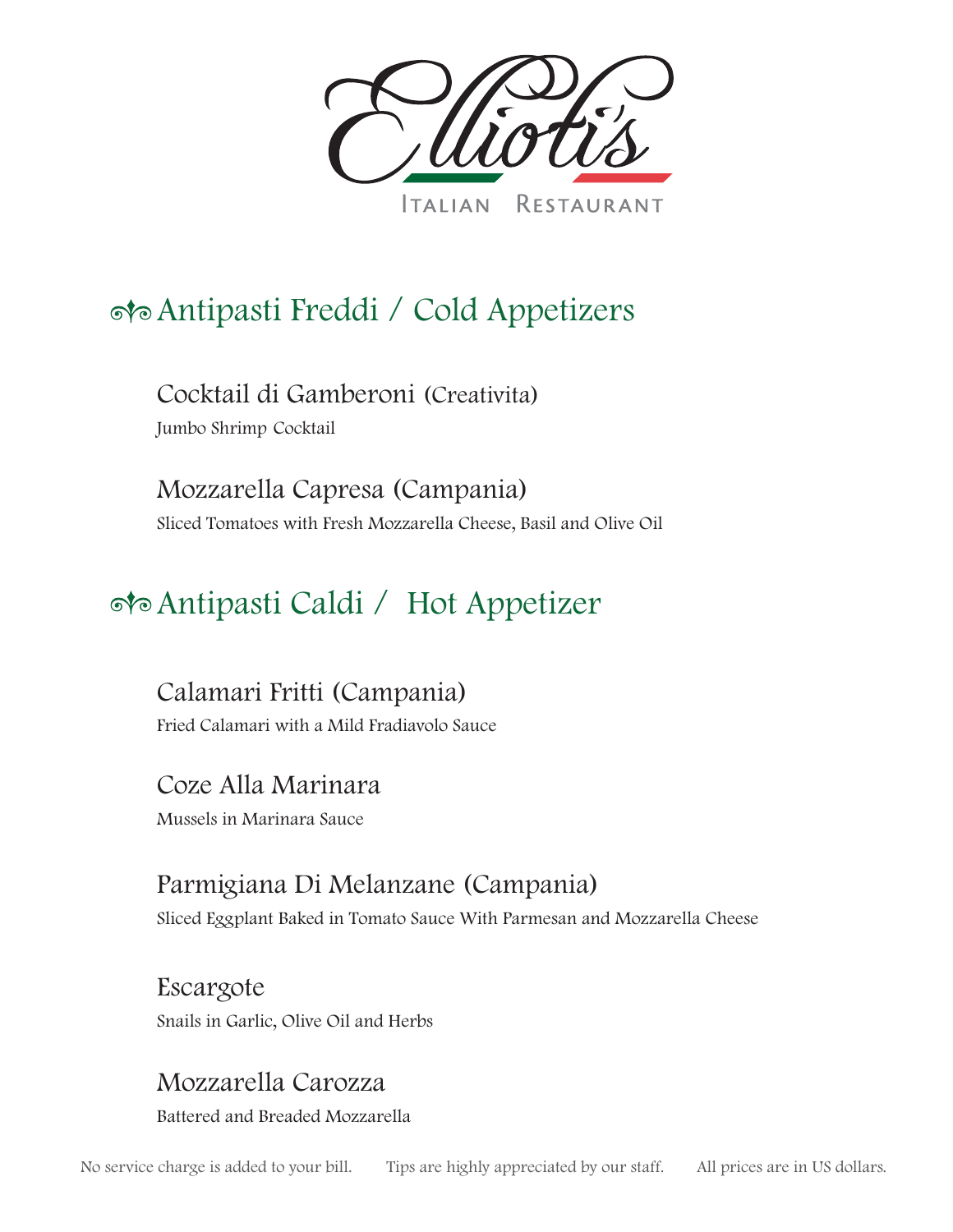

# Zuppa / Soups

## Zuppa di Cipolle (Piemonte)

Onion Soup with Melted Parmesan Cheese

#### Minestrone Di Verdura (Lazio)

Fresh Vegetable Soup

## Pasta E Fagioli alla Paesana (Veneto)

White Bean Soup with Chopped Fettuccine

#### Zuppa Di Pesce Mare Chiaro (Campania)

Soup with Assorted Seafood with a Light Fresh Tomato Broth

# Insalate / Salads

Cuore di Palm Hearts of Palm on a Bed of Lettuce

#### Capricciosa

MixSalad

#### Cuore Di Lattuga Al Gorgonzola Hearts of Lettuce with Gorgonzola Dressing

#### Cesare

Ceaser Salad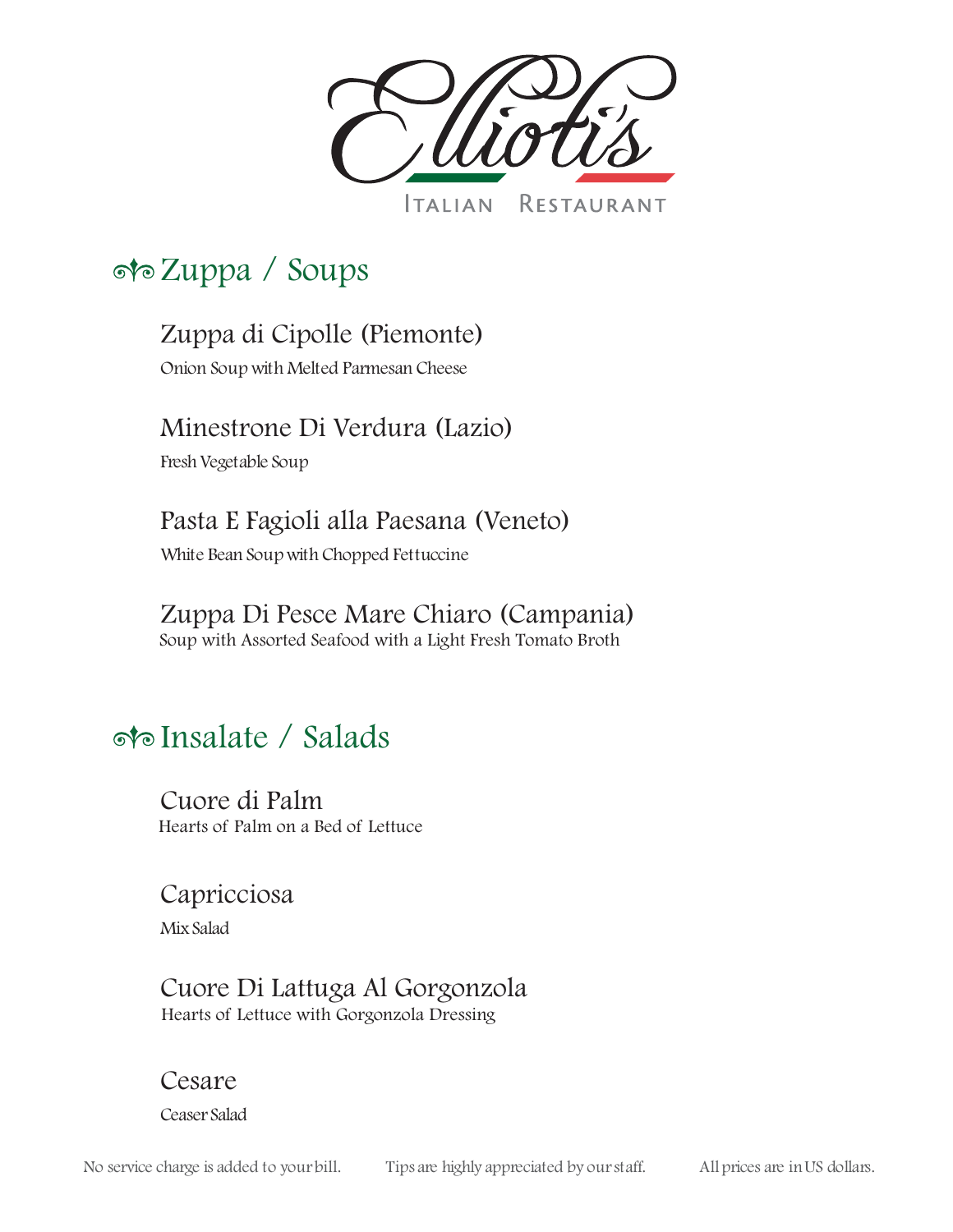

# Pasta Aperitivo / Pasta Appetizers

#### Fettucine Al Salmon

Fettuccine with Smoke Salmon in a Creamy Sauce and a Touch of Tomato Sauce

#### Fettucine Alfredo (Lazio)

Fettuccine In A Cream Sauce

#### Cannelloni Excelsior (Campania)

Crepes Stuffed with Ricotta, Parmesan and Mozzarella Cheese Topped with Tomato Sauce

#### Linguini Al Filetto Di Pomodora (Lazio)

Linguini with A Fine Tomato, Garlic, Basil and Olive Oil Sauce

## Gnocchi Alla Marinara (Campania)

Potato Gnocchi With Fresh Tomato, Garlic, Parsley and Olive Oil Sauce

#### Tortelloni Alla Panna (Lombardia)

Tortelloni Stuffed with Spinach and Ricotta Cheese in Cream Sauce

#### Penne All Arabbiatta (Lazio)

Penne with Fradiavola Sauce

# Ravioli In Salsa Pomadoro (Lazio)

Cheese Ravioli with Fresh Tomato, Garlic, Basil and Olive Oil

## Linguine Alla Vongole

Linguine with White or Red Clam Sauce

# Linguine Alla Bolognesa

Linguine served with Meat Sauce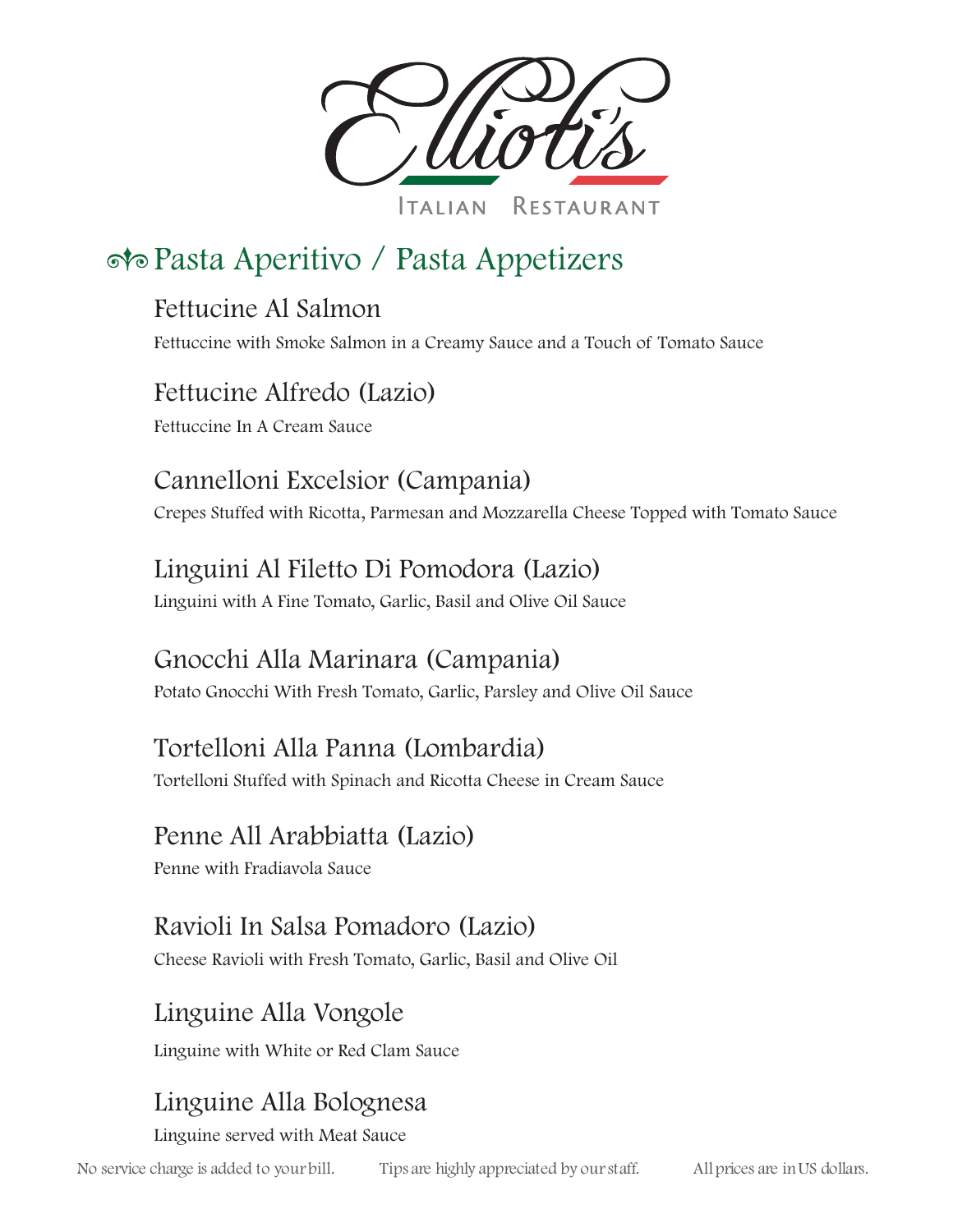

# Pesce E Crostacei / Fish and Seafood

Filetto Di Pesce Alla Marinara Fresh Filet of Fish and Assorted Seafood in Garlic, Olive, Fresh Tomatoes

Filetto Di Pesce Alla Pizzaiola (Campania) Fresh Filet of Fish in a Garlic, Basil, Olive Oil, Oregano and Fresh Tomato Sauce

Filetto Di Pesce Al Pistachio Baked Filet of Fish Covered by Radicchio and Pistachio Nuts

#### Filetto Di Pesce Alla Puttanesca

Fresh Filet of Fish, Fresh Tomato, Garlic, Olive Oil, Basil, Black Olives and Anchovies

Filetto Alla Plancha Fresh Pan Fried Fish Filet

## Filetto Di Pesce Mediterraneo (Marche)

Fresh Filet of Fish Baked with Garlic Parsley and White Wine

Piatto Del Pescatore Aragosta

Fresh Caribbean Lobster and Assorted Seafood over a Bed of Linguine

#### Piatto Del Pescatore (Marche) Assorted Seafood over a Bed of Linguine

Aragosta Al Gusto

Lobster Prepared to your Choice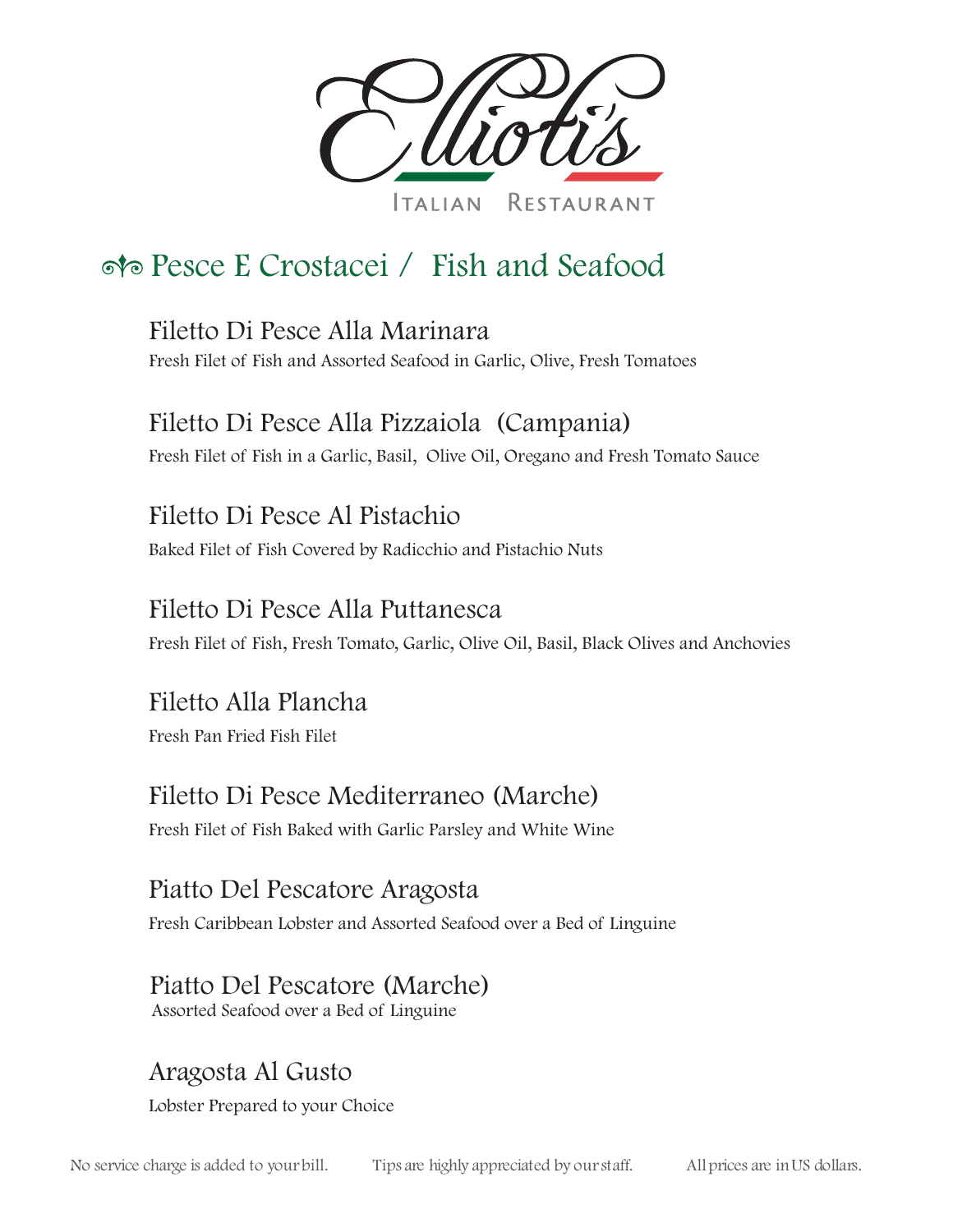

RESTAURANT **TALIAN** 

# Carni E Pollame / Meat And Chicken

Pollo All Limon Tender Chicken Breast Sauteed in Butter and Lemon with Capers

#### Petto Di Pollo Ripieno (Creativita)

Baked Breaded Boneless Chicken Breast Stuffed with Mozzarella Cheese and Mushrooms

Pollo Alla Mushrooms Tender Chicken Breast Sauteed with Mushrooms, Olive Oil, Garlic and Fresh Basil

## Pollo Alla Parmigiana (Piemonte)

Chicken Parmesan

Vitello All Brandy Veal Scaloppini Sauteed with Butter and Brandy Sauce

# Vitello Alla Stile Del Chef (Creativita)

Veal Scaloppini with Mozzarella and Mushroom Sauce

Vitello Alla Funghi Veal Scaloppini Sauteed with Garlic, Olive Oil, Parsley and Mushrooms

## Piccata Alla Lombarda (Lombardia)

Veal Scaloppini Sauteed in Butter and Lemon

# Cottoleta Alla Parmigiana (Piemonte)

Veal Cutlet Parmesan

# Medaglioni Di Manzo Alla Pizzaiola (Campania)

Twin Tenderloin with Garlic and Oregano in Fresh Tomato Sauce